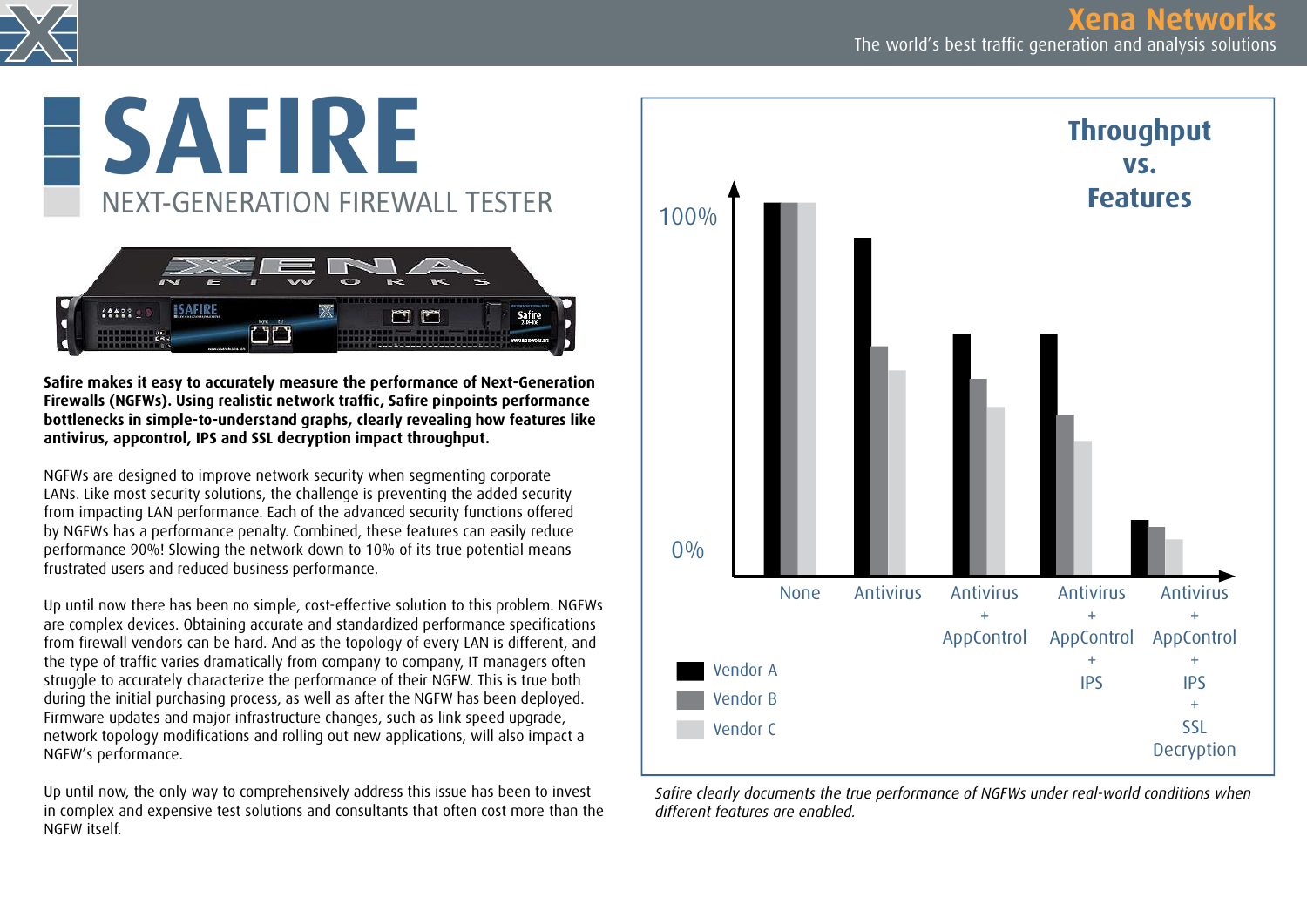

### Meet Safire – the "no-fuss" NGFW tester

#### Safire is a compact, cost-effective solution

Safire is different. Simply connect the small test unit to your NGFW, and then define a traffic profile that matches your specific network, and which features on the NGFW you want to measure. Initiate the test and within minutes Safire will compile a comprehensive PDF report detailing how each feature impacts performance with easyto-understand graphs that clearly pinpoint the NGFW's breaking point and a wealth of other data.

Safire is ideal for evaluating different NGFWs prior to purchase, and makes it easy to regularly test NGFW performance once deployed. This can be done, for example, in connection with NGFW firmware updates, or prior to going live with major infrastructure changes, such as link speed upgrades, network expansion, topology changes, or rolling out of new enterprise applications.

#### Highly realistic traffic mixes

One reason why Safire is so effective is it includes a pre-defined library of application traffic and protocols to ensure highly realistic traffic mixes.

Each enterprise has a unique traffic signature. Performance testing NGFWs, where application-awareness is widely used for policing enterprise network traffic, requires real-world traffic that match the unique traffic pattern in your network.

Safire makes it easy to create custom traffic mixes of up-to-date applications and protocols from the real world to reveal the true bottleneck of your firewall.

#### Save time and money

Another key advantage is Safire's easy-to-use web UI which quickly generates simpleto-understand graphical reports. This speeds up decision-making process, clearly pinpointing performance bottlenecks of NGFWs as different security policies and features are enabled on the same or different firewalls.



Safire's intuitive GUI lets you quickly define precise mixes of application traffic and users to accurately emulate your network's real traffic profile.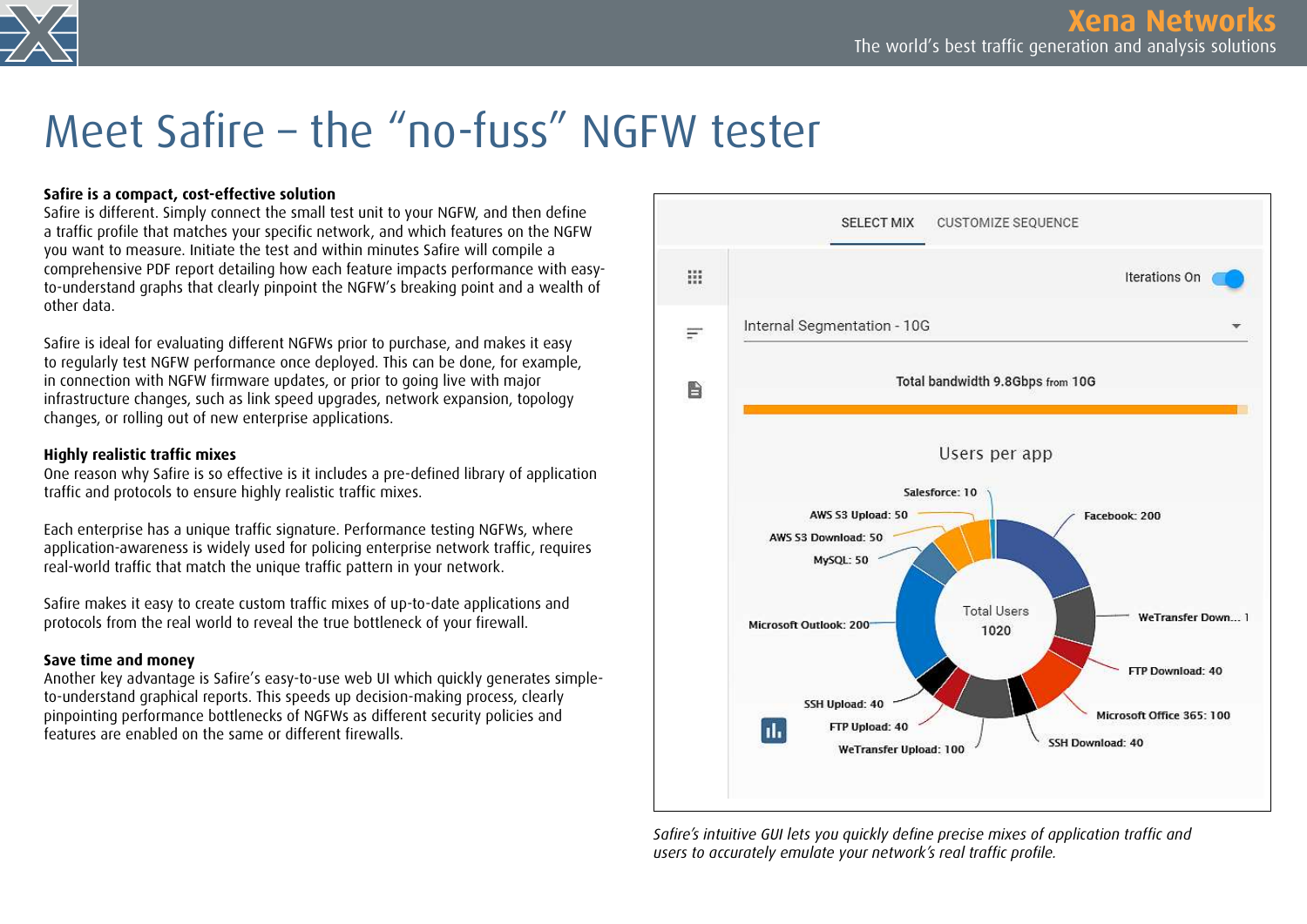

## Key Safire features

#### Check goodput and throughput

Safire clearly documents goodput, which is the application-level throughput (i.e. the number of useful information bits delivered by the network to a pecific destination per unit of time). It also measures Layer 1 throughput with different concurrent sessions, packet sizes, traffic mixes, and traffic characteristics in easy-tounderstand graphs.

#### Security Perimeter and Internal Segmentation

Test with asymmetric or symmetric traffic patterns and different mixes on various NGFW deployment topologies. Security perimeter firewalls protect enterprise against inbound traffic. Internal segmentation firewalls protect internal LAN network segments, where the demand for performance is much higher than those at the edge.

#### SSL Deep Inspection Performance Test

Run tests with the latest standardized TLS encryption to identify the impact of enabling SSL deep inspection policy on your NGFWs.

#### Smart Test Result Analysis

Quickly compare different test results for a smart analysis on how different firewalls perform with the same features enabled, or how the same firewall performs when different features and policies are enabled.

#### Easy-to-understand reports

Safire produces attractive PDF reports that highlight important performance indicators for efficient decision-making.